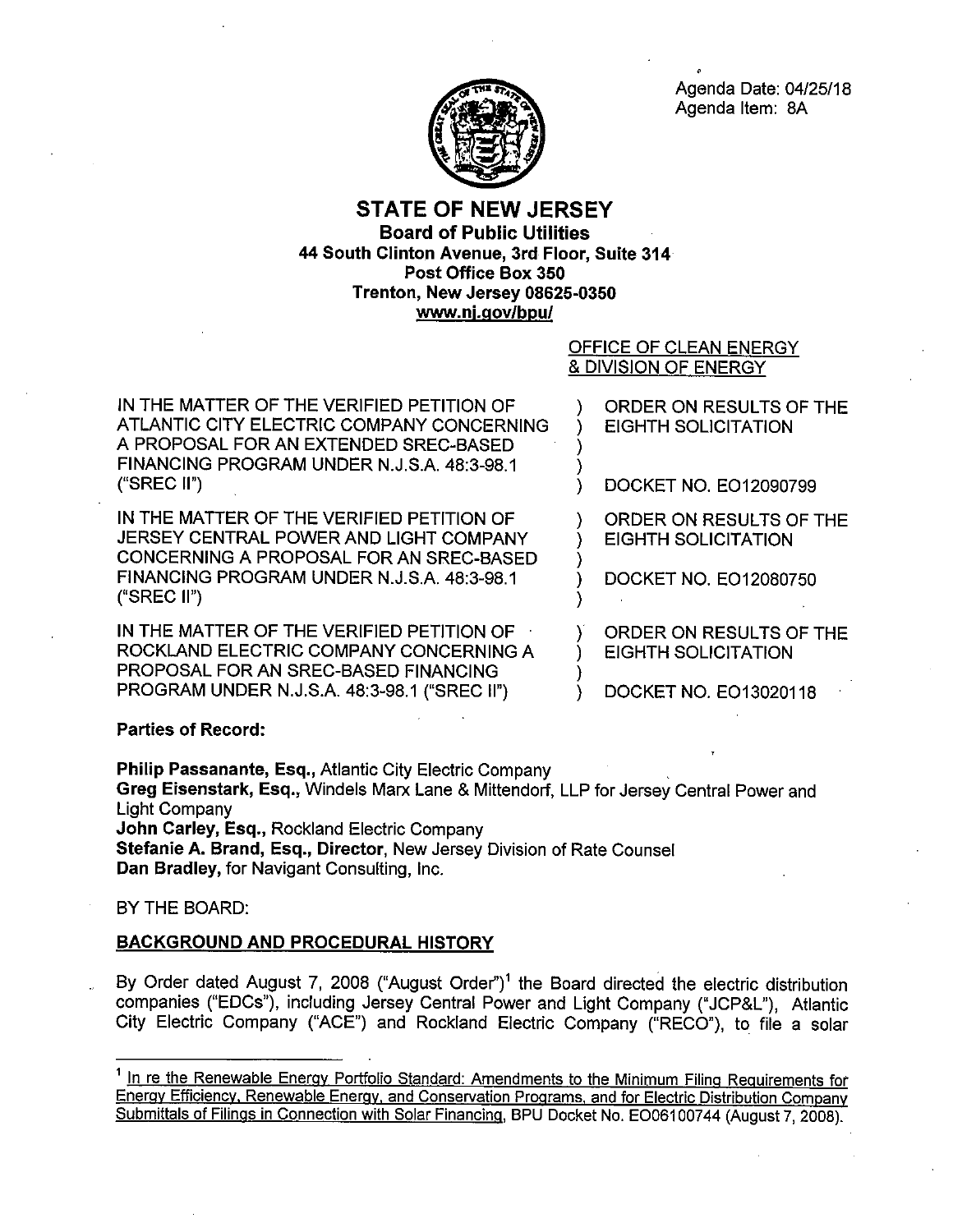renewable energy certificate ("SREC") financing program following certain mandatory design and filing requirements. These programs are referred to as the "SREC I Programs."

By Orders dated March 27, 2009 and July 31, 2009, the Board approved the SREC I Programs. Under the SREC I Programs, periodic solicitations were held for qualifying projects seeking to enter into SREC Purchase and Sale Agreements ("PSAs") with ACE, JCP&L or REGO. The last solicitation under the SREC I Programs was held in September 2011, and the Board approved contract awards under that solicitation in November 2011.

In November 2011, the Board's Office of Clean Energy ("OGE") began a series of stakeholder meetings to develop recommendations related to the expiring SREC I Programs and address issues raised by recently enacted legislation and by the State's renewable energy goals as expressed in the 2011 Energy Master Plan. By Order dated May 23, 2012 ("May 23 Order''), the Board authorized the extension of the previously approved utility-run SREC financing programs with certain modifications for a total capacity of 180 **MW** over three years, to be divided among the EDCs based on retail sales.

On August 15, 2012, JCP&L filed a petition<sup>2</sup> with the Board requesting approval of its "SREC II" solar financing program ("JCP&L Program"}, pursuant to the Board's May 23 Order and pursuant to N.J.S.A. 48:3-98.1. JCP&L proposed a 52 megawatt ("MW") program modeled closely on the SREC I Programs. $^{\rm 3}$ 

On September 6, 2012, ACE filed a petition<sup>4</sup> with the Board requesting approval of its solar financing program ("ACE SREC II Program"), also pursuant to the May 23 Order and N.J.S.A. 48:3-98.1. ACE proposed a 23 MW program modeled closely on the SREC I Program as well.

On February 1, 2013, REGO filed a petition with the Board requesting approval of its solar financing program ("RECO SREC II Program") also pursuant to the May 23 Order and N.J.S.A. 48:3-98.1. The REGO SREC II Program was also proposed as a 4.5 MW program substantially similar to the SREC I financing program.<sup>5</sup>

After extensive discovery and discussions, ACE, JCP&L and REGO entered into separate stipulations with Board Staff ("Staff''), the **New** Jersey Division of Rate Counsel ("Rate Counsel") and the Solar Energy Industries Association agreeing to terms of the extensions of the SREC financing programs (collectively, "SREC II Programs"). By Orders dated December 18, 2013, the Board approved each of the stipulations. As part of the design of the SREC II Programs, the EDCs6 jointly retain a solicitation manager **("SM")** to run the solicitation process for qualifying

<sup>&</sup>lt;sup>2</sup> In re Verified Petition of Jersey Central Power & Light Company Concerning a Proposal for an SRECbased Financing Program under N.J.S.A. 48:3-98.1, BPU Docket No. E012080750.

In re Verified Petition of Jersey Central Power & Light Concerning a Proposal for a SREC-based Financing Program under N.J.S.A. 48:3-98, Docket No. E008090840; In re Atlantic City Electric Company Renewable Portfolio Standard Amendments to the Minimum Filing Requirements for Energy Efficiency. Renewable Energy and Conservation Programs and for Electric Distribution Company Submittal of Filing in Connection with Solar Financing, BPU Docket No. E008100875.

In re the Petition of Atlantic City Electric Company Concerning a Proposal for an Extended SREC-based Financing Program Pursuant to N.J.S.A. 48:3-98.1, BPU Docket No. E012090799.

In re the Verified Petition of Rockland Electric Company Concerning a Proposal for an SREC-Based Financing Program Under N.J.S.A.48:3-98.1, BPU Docket No. E009020097.

As used in the balance of this Order, EDCs refers to JCP&L, ACE, and RECO. Public Service Electric and Gas runs its own separate solar financing programs.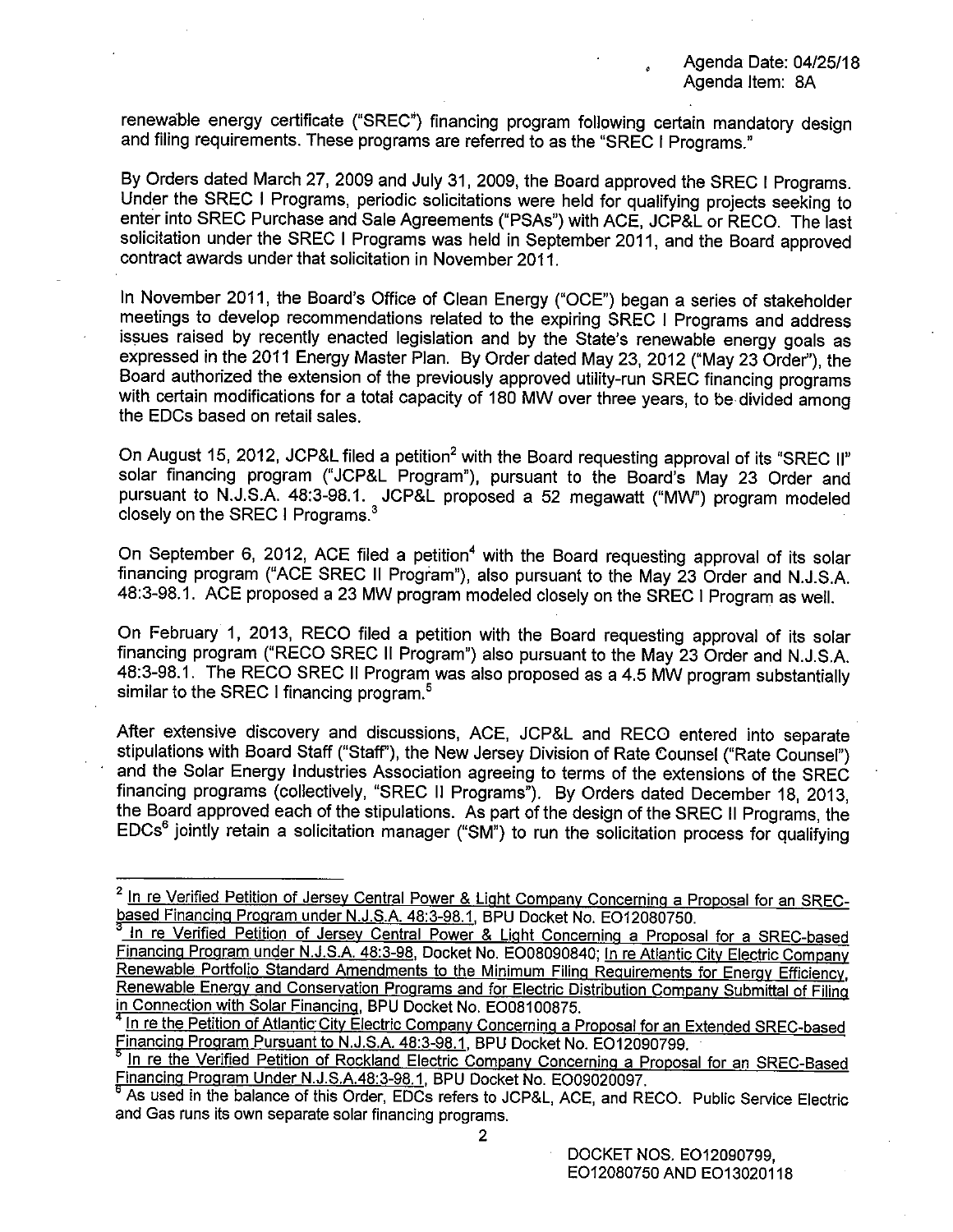applicants, including advertising the availability of the program, establishing a process for bid submittal, and ranking the projects once bids are received in any round.

The EDCs chose Navigant Consulting, Inc. ("Navigant") to serve as SM. Together, they developed a solicitation process, which entailed the issuance of a Request for Proposals ("RFP") to select solar projects ("Project" or "Projects") with which to enter into PSAs, based on the proposed price of each Project's SRECs. Through the RFP process, the EDCs contract for the purchase of SRECs for the 10-year term of the PSA, and not for energy or capacity associated with any Project.

Navigant, as SM, finalized the terms of the RFP and related documents, and implemented and managed the solicitation process with input from the EDCs. Among the key features of the RFP, in accordance with the **May** 23 Order, were the pricing requirements. The RFP required pricing in the proposals submitted in response to the RFP to be the same for the entire 10 year term of the PSA. The RFP clearly articulated the following criteria for selection: projects will be ranked by price; prices will be reviewed for competitiveness; an unspecified price limit will be applied; and the full MW solicited may or may not be awarded based on an assessment of the competitiveness of pricing resulting from the solicitation.

The March 9, 2015 RFP was the first of nine solicitations to be issued ("Round One") under the SM's The SM's By Order dated July 23, 2015, the Board approved the SM's recommendations for awards under the first solicitation, approving awards for eight (8) of the nine (9) projects that bid, for a total of 1,231.76 kW.

The RFP for the second solicitation was issued on August 12, 2015 with bids due on October 15, 2015. By Order dated December 16, 2015, the Board approved the SM's recommendations for awards for eighteen (18) of the twenty (20) projects that bid, for a total of 3,455.25 kW.

The RFP for the third solicitation was issued on December 17, 2015 with bids due on February . 12, 2016. By Order dated May 23, 2016, the Board approved the SM's recommendations for awards for twelve (12) of the thirteen (13) projects that bid, for a total of 5,100.50 kW.

The RFP for the fourth solicitation was issued on May 3, 2016 with bids due on July 8, 2016. By Order dated September 23, 2016, the Board approved the SM's recommendations for awards for three (3) of the nineteen (19) projects that bid, for a total of 3,374.00 kW.

The RFP for the fifth solicitation was issued on October 3, 2016 with bids due on November 30, 2016. By Order dated February 22, 2017, the Board approved the SM's recommendations for awards for twenty six (26) of the forty-one (41) projects that bid, for a total of 2,002.20 kW.

The RFP for the sixth solicitation was issued on February 24, 2017 with bids due on April 17, 2017. By Order dated June 30, 2017, the Board approved the SM's recommendations for awards for nineteen (19) of the forty-nine (49) projects that bid, for a total of 11,673.49 kW.

The RFP for the seventh solicitation was issued on July 5, 2017 with bids due on August 25, 2017. By Order dated November 21, 2017, the Board approved the SM's recommendations for awards for thirty-nine (39) of the forty-eight (48) projects that bid, for a total of 5,554.60 kW.

3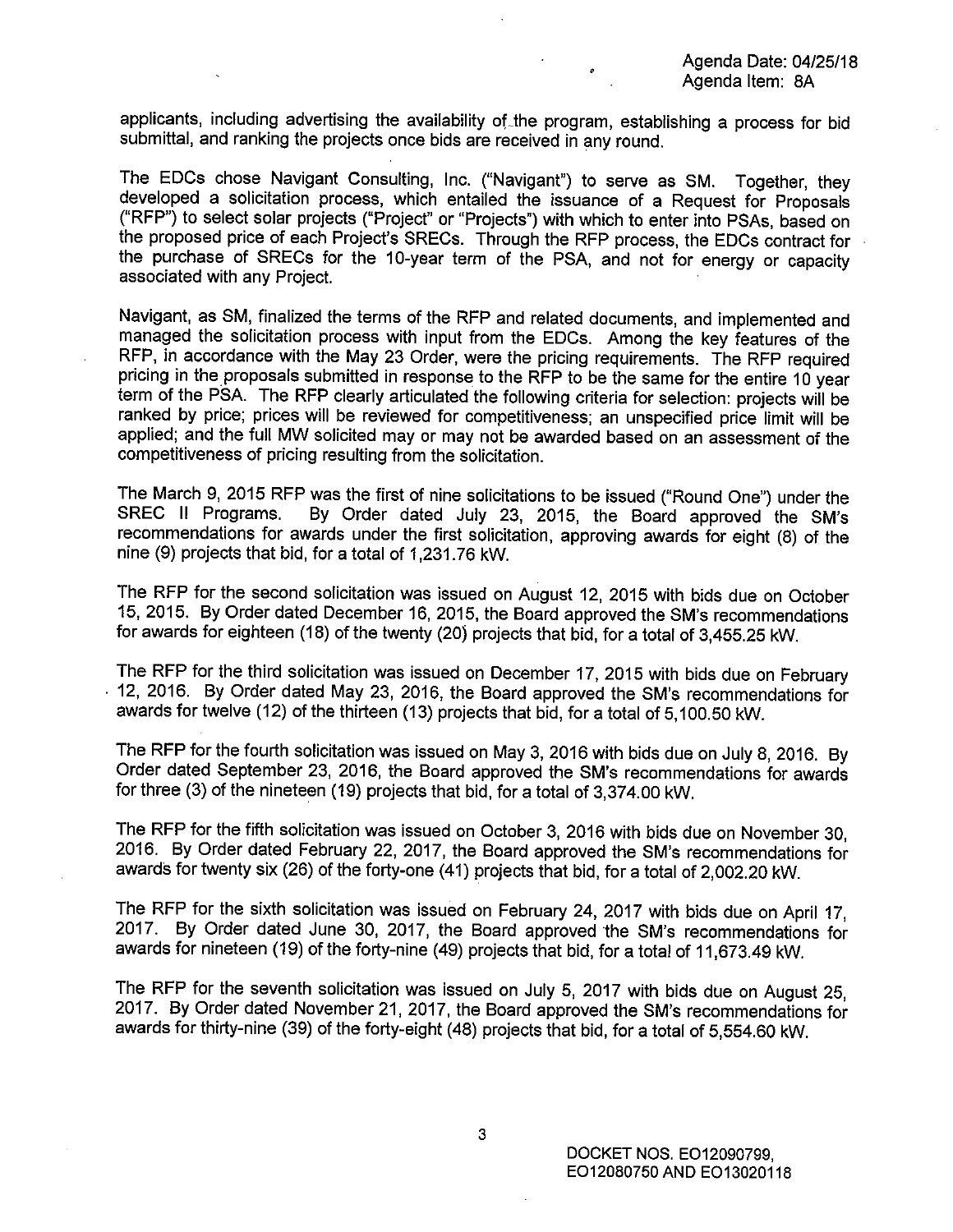Agenda Date: 04/25/18 Agenda Item: BA

This Order addresses the results of the eighth solicitation held under the SREC II Programs ("Eighth Solicitation"). According to the schedule issued by the SM, the RFP for Eighth Solicitation was issued on December 1, 2017 and bid applications were due on February 14, 2018. The SM received thirteen (13) proposals by the end of the due date. Thirteen (13) bids were able to meet the qualification requirements.

#### **DISCUSSION AND FINDINGS**

The Board has carefully reviewed the recommendations of the SM and Staff and **FINDS** that they appropriately address all issues as required by the stipulations approved by the December 2013 Orders. The Board **FURTHER FINDS** that the overall solicitation process was effectively competitive in this instance.

After consideration of the recommendations of the SM and Staff, the Board **ADOPTS** the recommendations of the SM regarding the results of the Eighth Solicitation in the SREC II Programs. The Board **AUTHORIZES** the EDCs to execute PSAs for nine (9) projects with SREC prices deemed competitive.

The results of the Eighth Solicitation are as follows:

#### **Segment 1. Residential and Small Commercial (50 kW and below):**

- 4 bids were received, totaling 53.41 kW.
- 0 bid awards were made.
- 4 bids were rejected because the pricing was found not to be competitive.

#### **Segment 2. Residential & Small Commercial (Greater than 50 kW):**

- 9 bids were received, totaling 8,823.98 kW.
- 9 bid awards were made, totaling 8,823.98 kW.
- · 0 bids were rejected for pricing found to be uncompetitive.
- The average accepted price per SREC in Segment 2 was \$158.03.

**Segment 3. Subsection t. Landfills, Brownfields, or Areas of Historic Fill (Up to 5.2 MW):** · No bids were received in this round.

'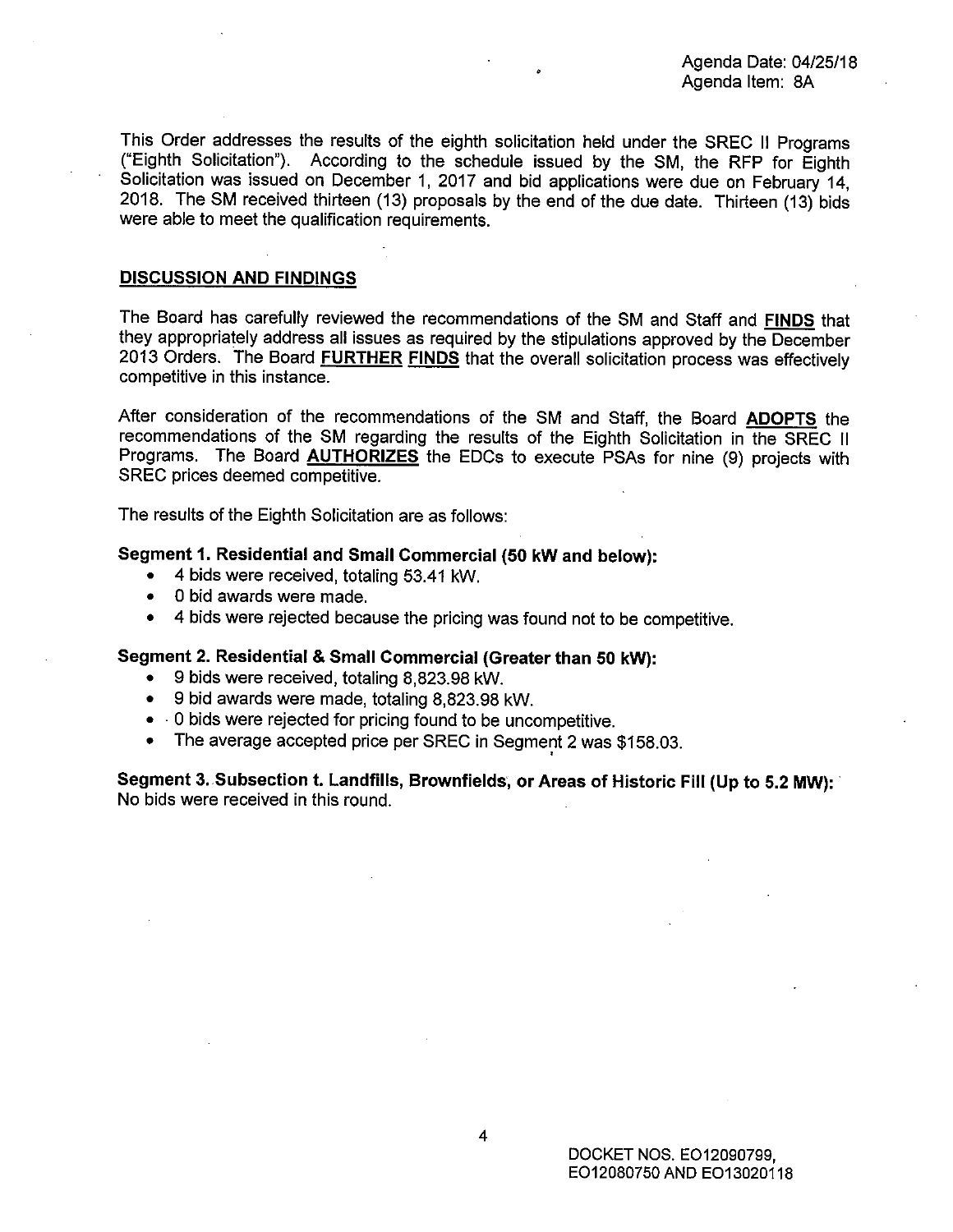The effective date of this Order is May 5, 2018.

DATED:  $4\25\%$ 

BOARD OF PUBLIC UTILITIES BY: EPH L. FIORDALISO

RESIDENT

**COMMISSIONER** 

UPENDRA J. CHIVUKULA **COMMISSIONER** 

DIANNE<sup>S</sup>SOLOMON<br>DIANNE<sup>S</sup>SOLOMON<br>COMMISSIONER DIANNESOLOMON<br>COMMISSIONER<br>ROBERT M. GORDON<br>COMMISSIONER

ROBERT M. GORDON

COMMISSIONER

ATTEST: And foncelonlele **AIDA CAMACHO-WEL SECRETARY** 

I **HEREBV CERTIFY that the within**<br>document is a true copy of the original<br>in the files of the Board of Public Willties.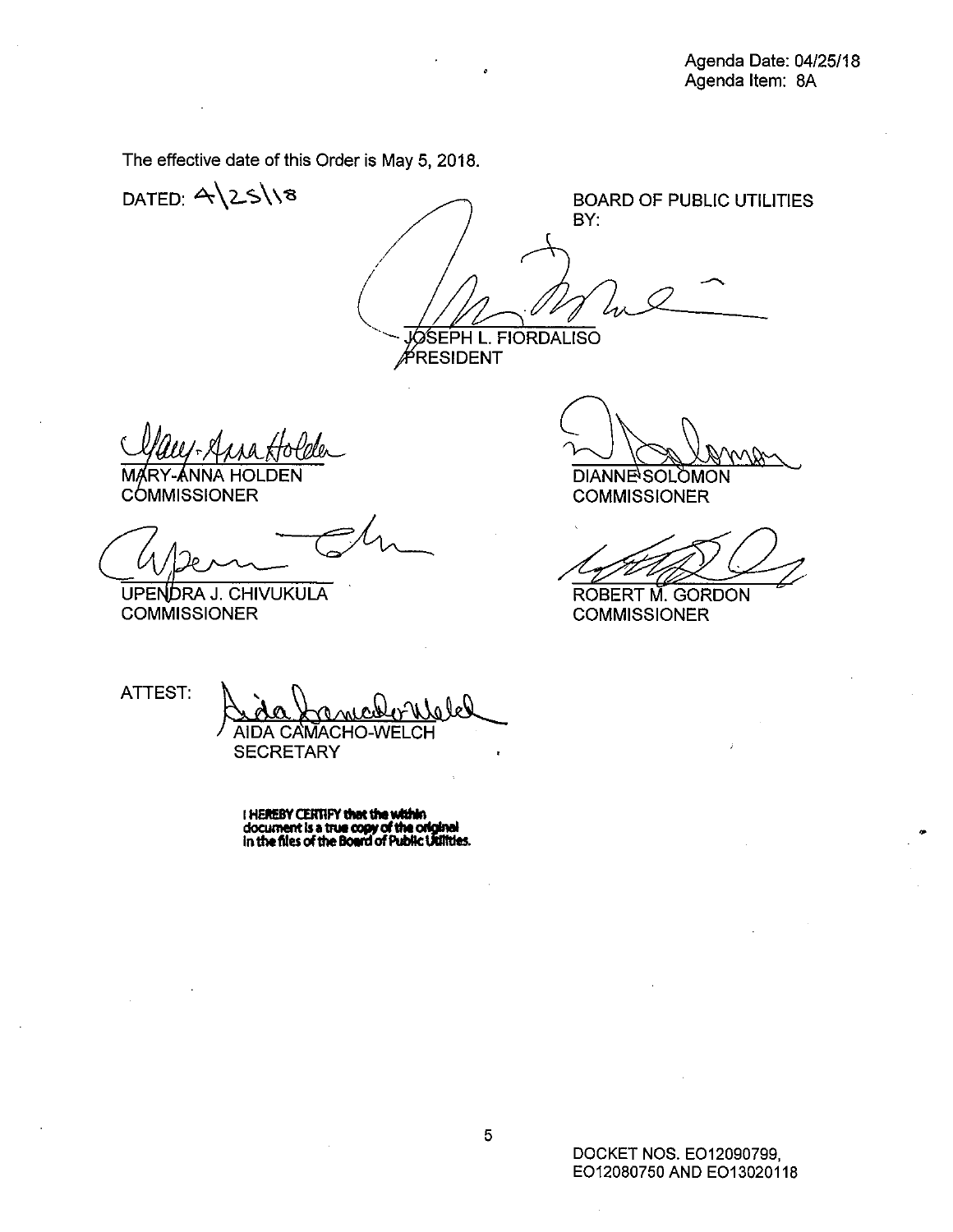In the Matter of the Verified Petition of Atlantic City Electric Company Concerning a Proposal for an Extended SREC-Based Financing Program Under N.J.S.A. 48:3-98.1 ("SREC II"); In the Matter of the Verified Petition of Jersey Central Power & Light Company Concerning a Proposal for an SREC-Based Financing Program Under N.J.S.A. 48:3-98.1 ("SREC II"); In the Matter of the Verified Petition of Rockland Electric Company Concerning a Proposal for an SREC-Based Financing Program Under N.J.S.A. 48:3-98.1 ("SREC II")

Docket Nos. E012090799, E012080750, E013020118

#### SERVICE LIST

Philip J. Passanante, Esq. Associate General Counsel Atlantic City Electric Company 92DC42 Post Office Box 6066 Newark, DE 19714-6066 philip.passanante@pepcoholdings.com

Gregory Eisenstark Windels Marx Lane & Mittendorf, LLP on behalf of JCP&L 120 Albany Street Plaza, 6<sup>th</sup> Floor New Brunswick, NJ 08901 geisenstark@windelsmarx.com

John L. Carley, Esq. Assistant General Counsel Consolidated Edison Company of New York, Inc. Law Department Room 1815S 4 Irving Place New York, NY 10003 carleyJ@coned.com

James C. Meyer, Esq. Riker Danzig Scherer Hyland & Perretti LLP Headquarters Plaza One Speedwell Avenue Post Office Box 1981 Morristown, NJ 07962-8464 jmeyer@riker.com

Donald Kennedy, Director Customer Energy Services Orange and Rockland Utilities, Inc. 390 West Route 59 Spring Valley, New York 10977,

**Board of Public Utilities** 

44 South Clinton Avenue, 3<sup>rd</sup> Floor, Suite 314 Post Office Box 350 Trenton, NJ 08625

Aida Camacho-Welch. Secretary of the Board aida.welch@bpu.nj.gov

Sherri Jones, Asst. Director Division of Economic Development and Emerging Issues sherri.jones@bpu.nj.gov

Alice Bator, Director Division of Audits alice.bator@bpu.nj.gov

Thomas Walker, Director Division of Energy thomas.walker@bpu.nj.gov

Benjamin Scott Hunter Division of Economic Development and Emerging Issues benjamin.hunter@bpu.nj.gov

Rachel Boylan, Esq. Counsel's Office rachel.boylan@bpu.nj.gov

William Agee, Esq. Counsel's Office william.agee@bpu.nj.gov

Stacy Ho Richardson, Esq. Counsel's Office stacy.richardson@bpu.nj.gov

> DOCKET NOS. E012090799, E012080750 AND E013020118